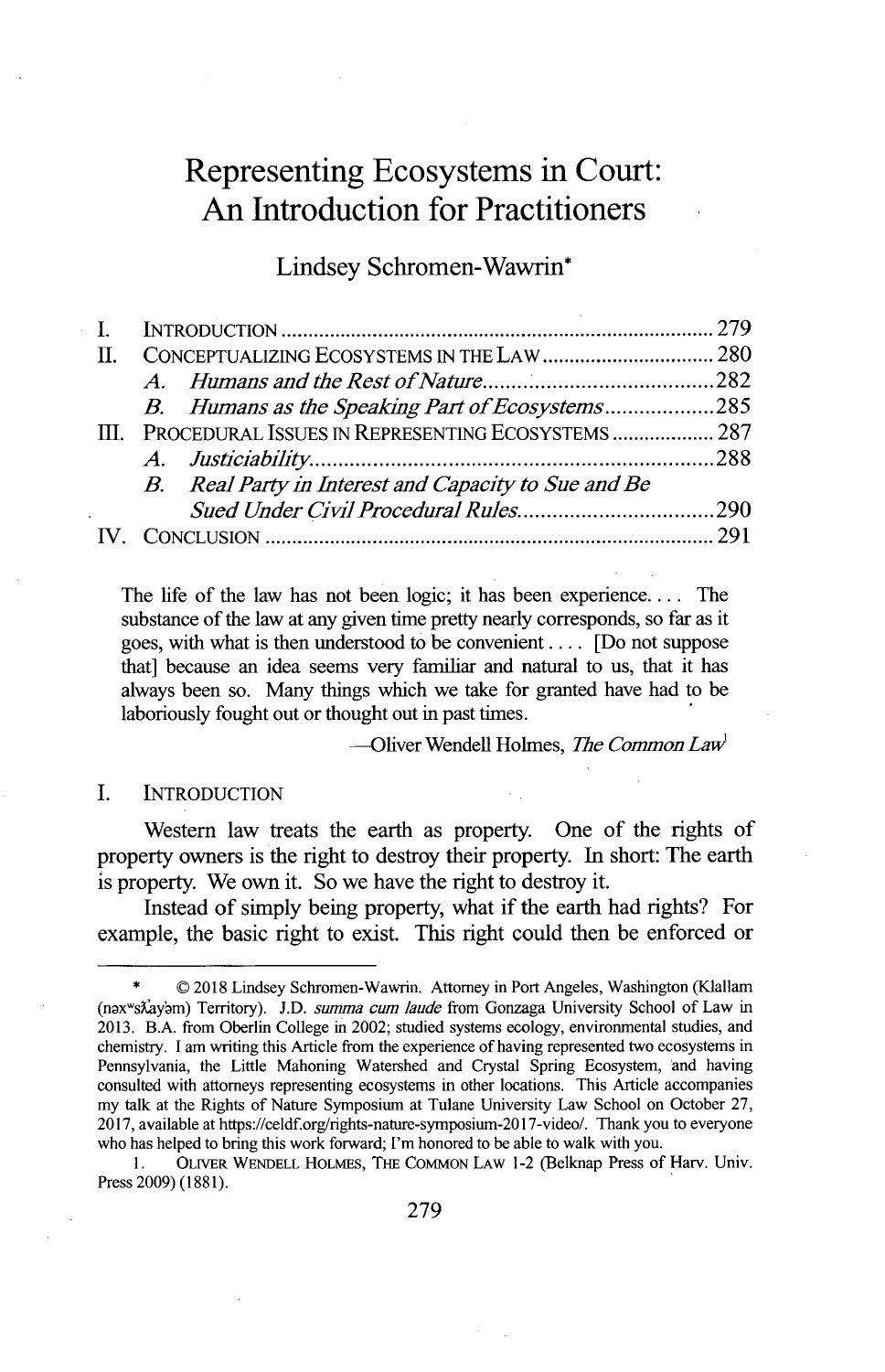defended in court, where the earth's ecosystems directly advocate for their own rights.

In this Article, **I** explore some of the issues that arise when ecosystems appear in court. **I** am not looking at what rights an ecosystem or the earth should have but rather the procedural issues around representing ecosystems in court. **I** hope this Article is a useful initial reference for litigants preparing to structure their attorney-client relationships and advocate in court. This area of law is developing rapidly, so please treat this Article simply as an introduction.

#### **II. CONCEPTUALIZING** ECOSYSTEMS **IN** THE LAW

Ecologist Aldo Leopold opened his 1949 essay, *The Land Ethic*,<sup>3</sup> with a graphic reminder of Western society's relationship to property:

When god-like Odysseus returned from the wars in Troy, he hanged all on one rope a dozen slave-girls of his household whom he suspected of misbehavior during his absence.

This hanging involved no question of propriety. The girls were property. The disposal of property was then, as now, a matter of expediency, not of right and wrong.

.... There is as yet no ethic dealing with man's relation to land and to the animals and plants which grow upon it. Land, like Odysseus' slavegirls, is still property. The land-relation is still strictly economic, entailing privileges but not obligations.

There is now a growing body of academic literature on "rights of nature," which is a term that generally includes rights for individual nonhuman animals, populations, communities, and whole ecosystems. This Article focuses on representing ecosystems (and not on representing nonhuman animals, either individually or collectively) due to the unique issues that arise at the ecosystem scale. **Why?** Because humans are part of ecosystems.

The legal discourse on ecosystem rights almost always points back to property law professor Christopher Stone's seminal **1972** law review article *Should Trees Have Standing?—Toward Legal Rights for Natural* 

<sup>2.</sup> **A** useful starting point for updates on ecosystem rights globally might be GLOBAL **ALLIANCE** FOR THE **RIGHTS** OF NATURE, https://therightsoffiature.org/ (last visited Feb. **8, 2018),** and in the United States, COMMUNITY ENVTL. **LEGAL DEF.** FUND, https://celdf.org/rights/rights-ofnature/ (last visited Feb. **8, 2018).**

**<sup>3.</sup>** ALDO LEOPOLD, **A SAND** CouNTY ALMANAC **217-18 (1966).**

<sup>4.</sup> *. See generally* RODERICK FRAZIER **NASH,** THE **RIGHTS** OF NATURE: **A** HISTORY OF **ENVIRONMENTAL** ETHICS **(1989).**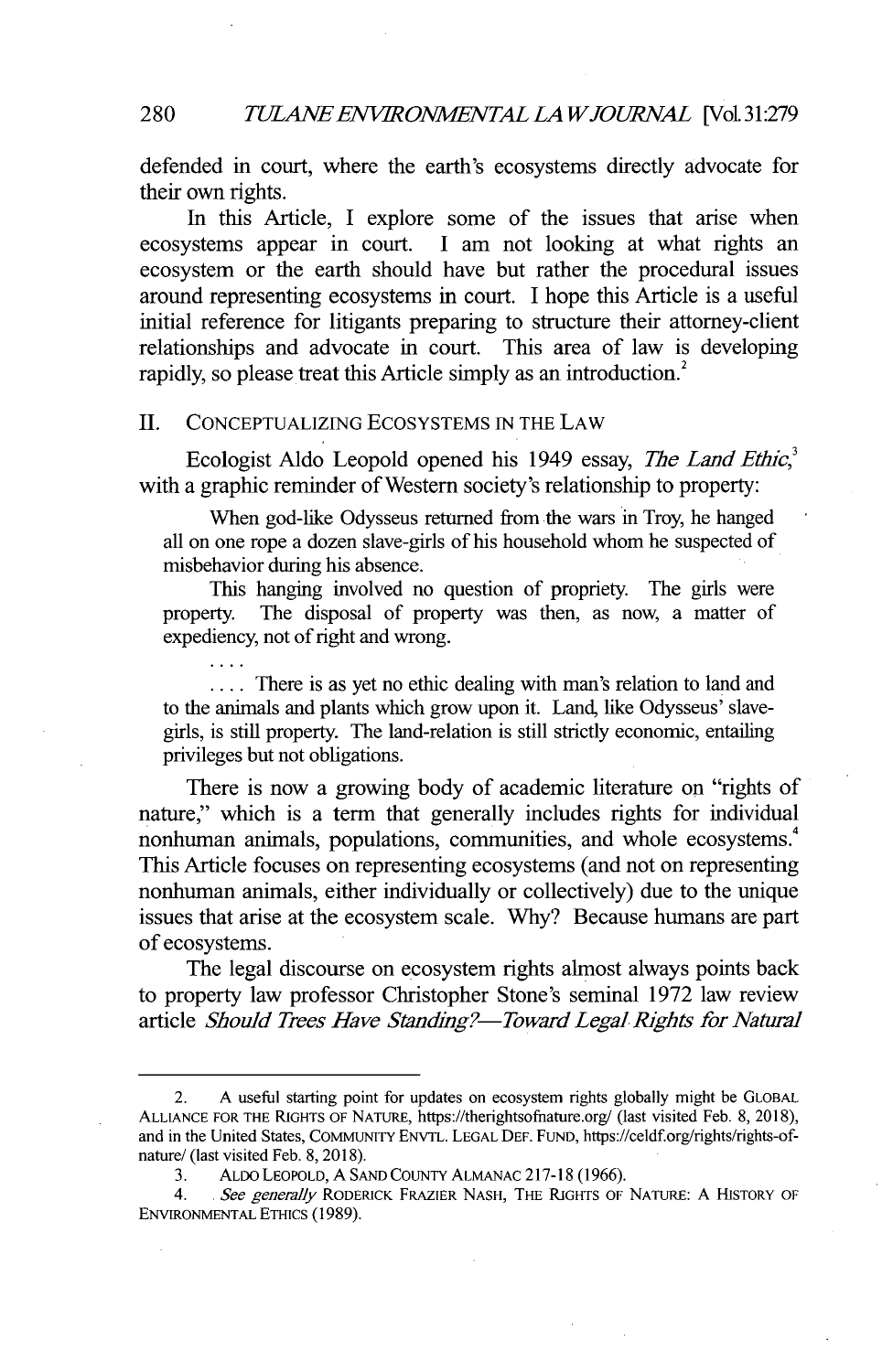*Objects*<sup>5</sup> Stone's article influenced Justice Douglas' dissenting opinion *in Sierra Club v Morton,<sup>6</sup>a* **1972** United States Supreme Court case that began the development of contemporary standing doctrine in environmental law cases.<sup>7</sup> Justice Douglas' dissent argued for "the conferral of standing upon environmental objects to sue for their own preservation" and that "[t]hose who have that intimate relation with the inanimate object about to be injured, polluted, or otherwise despoiled are its legitimate spokesmen."'

Stone's and Douglas' initial framing of ecosystem rights concerned the specific issue of standing, and the Supreme Court has subsequently developed standing doctrine to bar the courthouse door to many environmental litigants. Thus, much of the academic literature and case

**6.** Christopher **D.** Stone, *Should Trees Have Standng? Revisited: How Far Will Law and Morals Reach? A Pluralist Perspective,* **59 S. CAL.** L. REv. **1,** 1-4 **(1985).**

*7 See, e.g,* Oliver **A.** Houck, *Standing on the Wrong Foot: A Case for Equal Protection,* **58 SYRACUSE** L. REv. **1, 10-11,** 20 **(2007).**

**8.** For easy reference, more of Justice Douglas' dissent is provided below:

The critical question of "standing" would be simplified and also put neatly in focus if we fashioned a federal rule that allowed environmental issues to be litigated before federal agencies or federal courts in the name of the inanimate object about to be despoiled, defaced, or invaded **by** roads'and bulldozers and where injury is the subject of Contemporary public concern for protecting nature's ecological equilibrium should lead to the conferral of standing upon environmental objects to sue for their own preservation.... Inanimate objects are sometimes parties in litigation. **A** ship has a legal personality, a fiction found useful for maritime purposes. The corporation sole-a creature of ecclesiastical law-is an acceptable adversary and large fortunes ride on its cases. The ordinary corporation is a "person" for purposes of the adjudicatory processes, whether it represents proprietary, spiritual, aesthetic, or charitable causes.

So it should be as respects valleys, alpine meadows, rivers, lakes, estuaries, beaches, ridges, groves of trees, swampland, or even air that feels the destructive pressures of modem technology and modem life. The river, for example, is the living symbol of all the life it sustains or nourishes—fish, aquatic insects, water ouzels, otter, fisher, deer, elk, bear, and all other animals, including man, who are dependent on it or who enjoy it for its sight, its sound, or its life. The river as plaintiff speaks for the ecological unit of life that is part of it. Those people who have a meaningful relation to that body of water-whether it be a fisherman, a canoeist, a zoologist, or a loggermust **be** able to speak for the values which the river represents and which are threatened with destruction.

Those who have that intimate relation with the inanimate object about to be injured, polluted, or otherwise despoiled are its legitimate spokesmen.

Sierra Club v. Morton, 405 **U.S. 727,** 741-45 **(1972)** (Douglas, **J.,** dissenting) (citations and footnotes omitted).

Ā

*<sup>5.</sup>* Christopher **D.** Stone, *Should Trees Have Standing?-Toward Legal Rights for Natural Objects,* 45 **S. CAL.** L. REv. *450 passhn* **(1972).**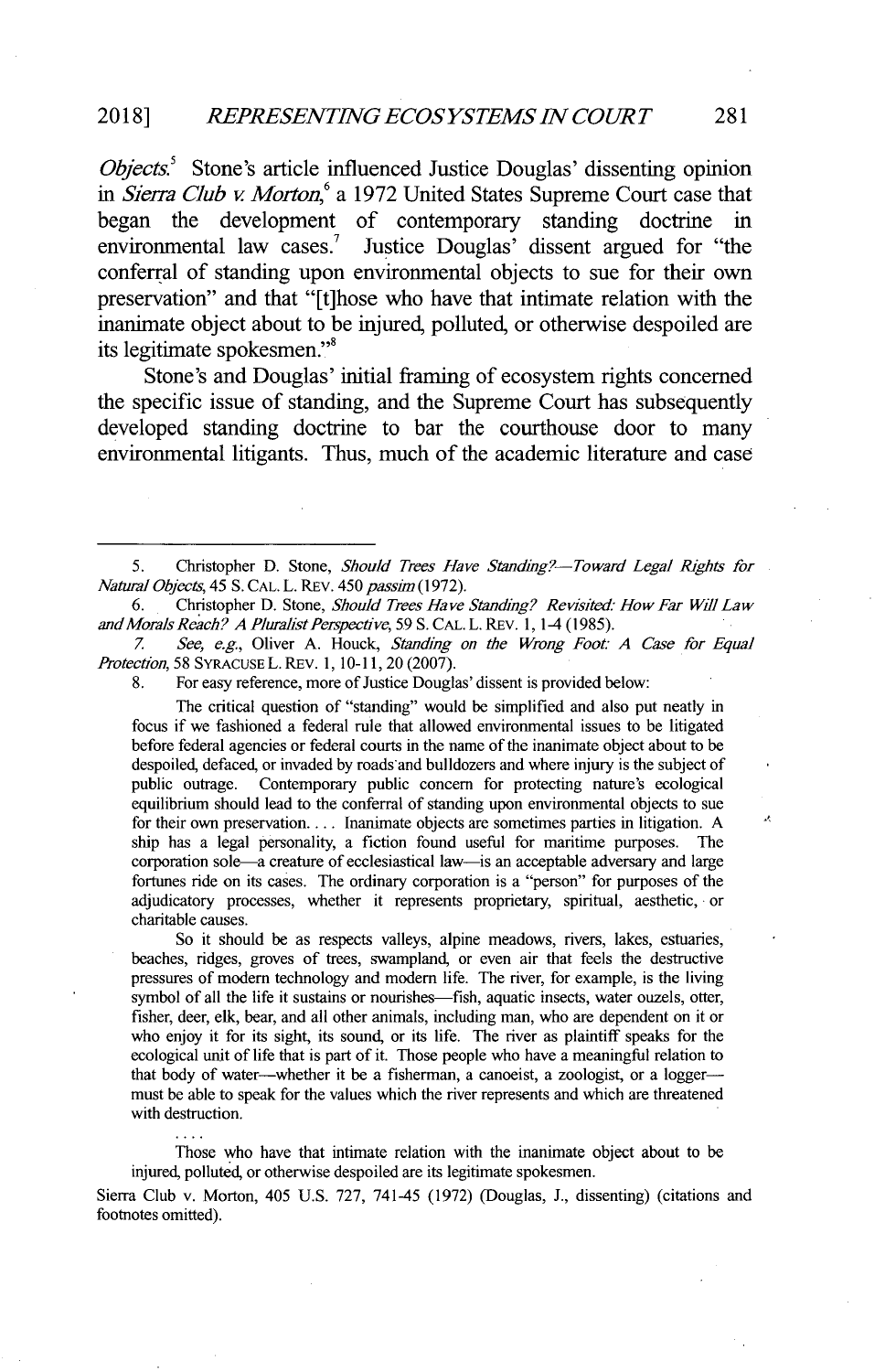#### *TULANEENVWRONMENTAL LAWJOURIAL* [Vol.31:279 **28 2**

law about rights of nature wrestles with the standing issue.' As we engage in that struggle, we must not lose sight of the larger goals we have for transforming our relationship with the earth. We must not lose sight of *whywe* want the earth to have enforceable rights.

### *A. Humans and the Rest ofNature*

External colonialism (also called exogenous or exploitation colonization) denotes the expropriation of fragments of Indigenous worlds, animals, plants and human beings, extracting them in order to transport them toand build the wealth, the privilege, or feed the appetites of—the colonizers, who get marked as the first **world....** In external colonialism, all things Native become recast as 'natural resources'—bodies and earth for war, bodies and earth for chattel.

**....** In the process of settler colonialism, land is remade into property and human relationships to land are restricted to the relationship<br>of the owner to his property. Epistemological, ontological, and Epistemological, ontological, and cosmological relationships to land are interred, indeed made pre-modern and backward. Made savage.

-Eve Tuck and K. Wayne Yang, *Decolonization Is Not a Metaphor<sup>0</sup>*

In order to transform our relationship with the earth, we must stop isolating humans from nature. Unfortunately, we have been trained for a long time to separate ourselves from the rest of the earth and to think of ourselves as apart from (and above) the ecosystems that are our homes.''

We continue to uphold that estranged worldview even as we discover how wrong it is. At a macro level, we cannot study ecosystems, or even global biogeochemical cycles, without including the effects that humans have on the system.<sup>12</sup> No longer is there an "out there" or "away" in which we can dispose of "waste" without noticeable effect. At the micro level, the field of epigenetics shows us that we can no longer study genes without studying the molecular environment that triggers

**<sup>9.</sup> Eg.,** Hope M. Babcock, *A Brook with Legal Rights: The Rights of Nature in Cour* 43 **ECOLOGY L.Q.** *I passim (2016).*

**<sup>10.</sup>** Eve Tuck **&** K. Wayne Yang, *Decolonization Is Not a Metaphor,* <sup>1</sup> **DECOLONIZATION: INDIGENEITY, EDUC. &** Soc'Y **1,** 4, *5* (2012), http://www.decolonization. org/index.php/des/article/view/1 **8630** (emphasis omitted).

**<sup>11.</sup>** Essentially, we are still stuck thinking in the 17th century paradigm of Ren6 Descartes' mind-body dualism. For one critique of dualistic thinking and its pervasive role in our social and political structure, see Gerald E. Frug, *The City as a Legal Concept*, 93 HARV. L. REV. *1057 passim (1980).*

<sup>12.</sup> *Eg,* **U.S. GLOB. CHANGE RESEARCH PROGRAM, CLIMATE SCIENCE SPECIAL REPORT: FOURTH NATIONAL** CLIMATE **ASSESSMENT (NCA4), VOLUME 1(2017),** https://science20l7.global change.gov/downloads/CSSR2017\_FullReport.pdf.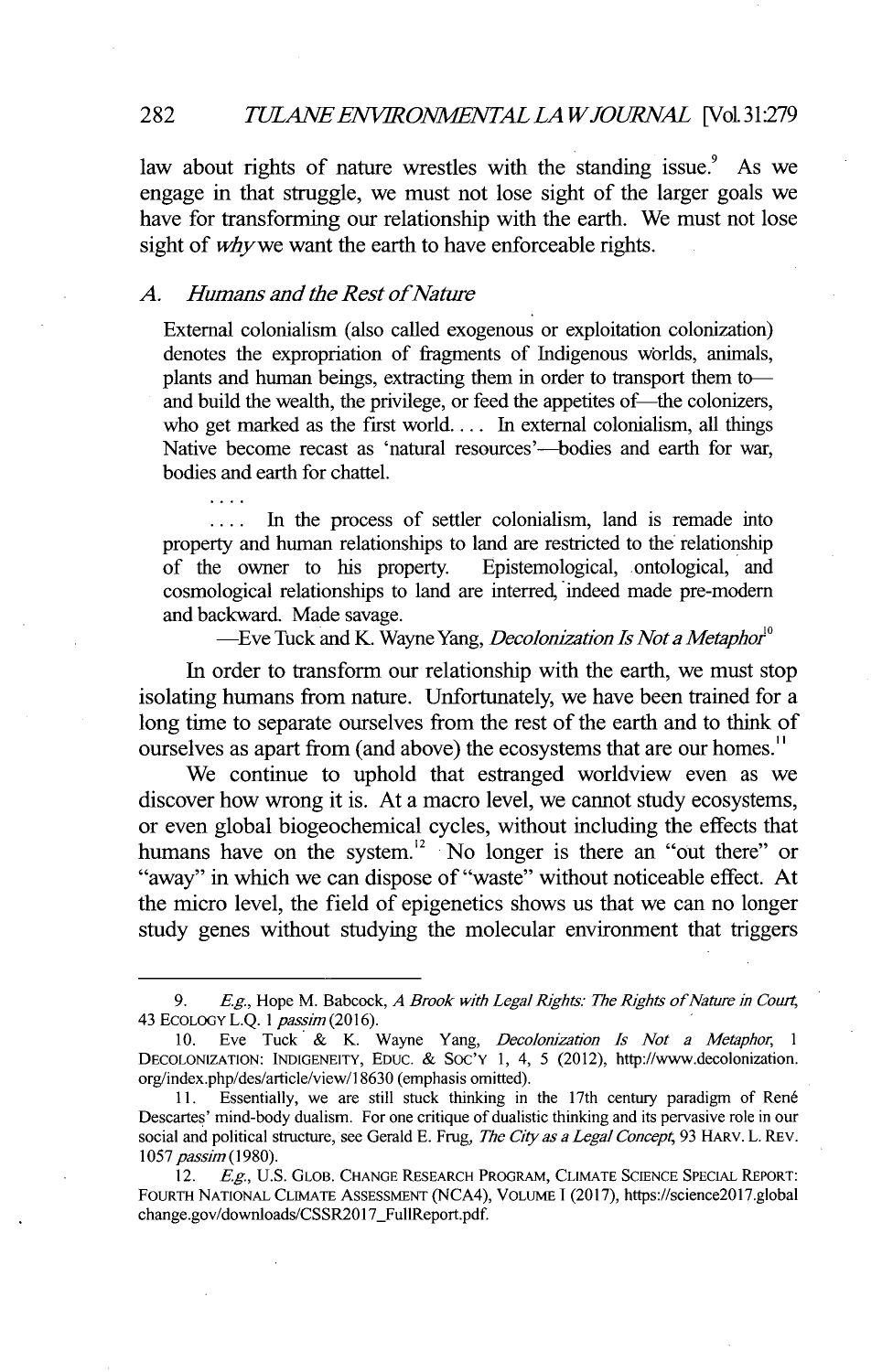gene expression. In other words, our genetics (nature) is not independent of our environment (nurture). We need to discard the "nature versus nurture" concept because it inaccurately separated the organism from its environment."

How we think about our relationship with the rest of nature has real significance. In the "settlement" of the American West, one justification for displacing indigenous peoples from their lands was (and remains) the concept of uninhabited "wilderness."<sup>14</sup> Ecosystems such as the nowfamous national parks of Yellowstone, Glacier, and Yosemite were shaped **by** indigenous land management practices, but wilderness advocates viewed native activities as harming unspoiled and pristine nature." "Nature" could not have people in it. "Nature" is out there, and we are certainly not a part of it.

This estranged worldview still exists and is still taught. **I** live near Washington's Elwha River, which had two hydropower dams blocking salmon access and ecosystem functions. After almost a century of advocacy **by** the Elwha Klallam people, and with the help of non-native environmental organizers, the federal government decided to remove the dams.<sup>16</sup> Fish are running up the river and flourishing in the revived estuary and nearshore habitats. They did not need any invitation-other than getting the dam obstructions out of their way. One of the dam spillways, now perched on the wall of a canyon about sixty meters above the flowing river, remains for historic preservation. On this spillway, the National Park Service constructed interpretive kiosks. In **2017,** the park installed audio recordings narrating the kiosks. The introduction to the" recordings of the kiosk promises listeners an opportunity to "learn **. .** how nature and humans are now restoring the river."<sup>17</sup> Thus, even in the middle of an ecological restoration project that shows **us** how much we are a part of the ecosystem in which we live, we continue to teach that we are separate from nature."

**18.** This is not to say that all narratives about the Elwha River restoration separate humans from nature. For example, see the short film **by** Director Jessica Plum, featuring Cameron Macias, *Thmk Like a Sciendst: Renewal.* Howard Hughes Medical Institute, *Think*

*<sup>13.</sup> Eg., Epigeneics,* **NOVA SCIENCENOW** (July 24, **2007),** http://www.pbs.org/wgbh/ nova/body/epigenetics.html ("Once nurture seemed clearly distinct from nature.").

*<sup>14.</sup> Eg.,* **MARK DAVID SPENCE, DISPOSSESSING THE** WILDERNESS: **INDIAN REMOVAL AND THE MAKING OF THE NATIONAL PARKS** (2000).

**<sup>15.</sup>** *Id.*

**<sup>16.</sup>** *Eg,* **LYNDA MAPES, ELWHA: A RIVER REBORN (2013).**

Unit Recording at Olympic National Park: Audio Description for Three Out of Six Wayside Units Along Spillway on former Colombia River Glines Canyon Dam (recorded **by** author on Apr. **1, 2018).**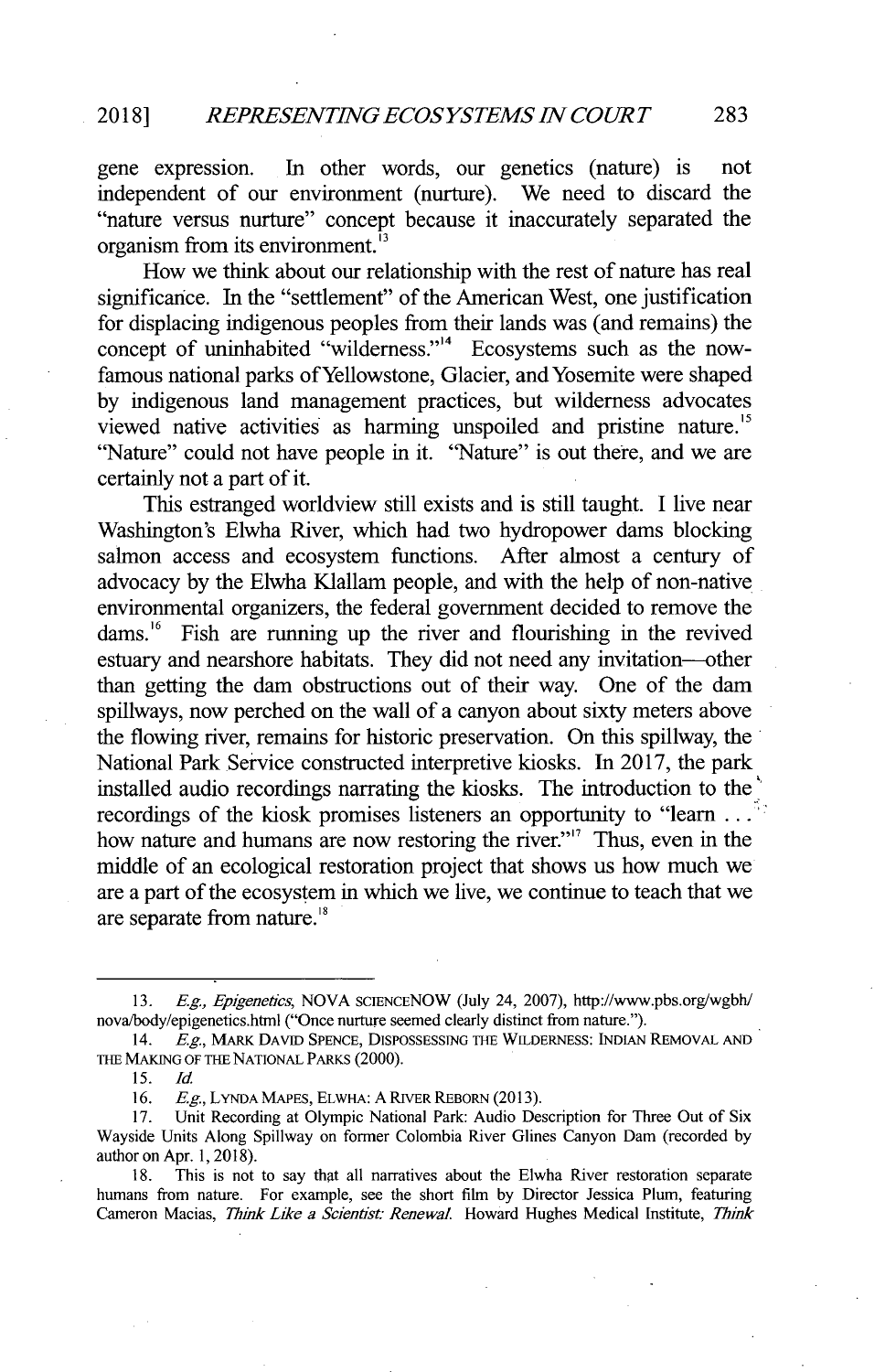**I** used to teach children about the Elwha River restoration. As part of general science education, **I** would teach a definition of "ecosystem" for grade-school students as "all the living and non-living parts of the natural world." (For older students, substitute "biotic" and "abiotic" for "living" and "non-living.") Occasionally, one of my students—always a native student—would ask me, quietly, on the side, like speaking heresy, "What do you mean **by** *'non-living'* parts of the natural world?" Awkwardly, **I** would say something like, "You don't have to believe it, but just put it down on the state-mandated test if you need to." To top off this deep irony, the slogan of the science education center where **I** worked was "connecting people to the natural world."<sup>19</sup>

We continue to teach this estranged worldview, this belief that humans are not part of nature. Our dogged persistence in this flawed paradigm is no surprise, though, since our language does not really define how we fit with the rest of nature. Cultural academic Raymond Williams wrote a book, *Keywords,* exploring the meanings and contexts **of** cultural vocabulary. His entry on the word "Nature" begins as **follows:**

Nature is perhaps the most complex word in the language. It is relatively easy to distinguish three areas of meaning: (i) the essential quality and character of something; (ii) the inherent force which directs either the world or human beings or both; (iii) the material world itself, taken as including or not including human beings. Yet it is evident that within (ii) and (iii), though the area of reference is broadly clear, precise meanings are variable and at times even opposed. The historical development of the word through these three senses is important, but it is also significant that all three senses, and the main variations and alternatives within the two most difficult of them, are still active and widespread in contemporary usage.<sup>20</sup>

Williams draws attention to the contestation within the very definition of "nature" with regard to whether it includes humans. Two of his three definitions contain alternative forms, characterized **by** whether nature includes human beings. After exploring the history of the word "nature," Williams concludes that:

The complexity of the word is hardly surprising, given the fundamental importance of the processes to which it refers. But since

*Like a Scientist: Renewal,* **NAUTILUS (2018),** http://nautil.us/issue/57/communities/how-theelwha-river-was-saved.

**<sup>19.</sup>** I asked for "connecting people to the rest of nature," to no avail.

<sup>20.</sup> **RAYMOND WILLIAMS, KEYWORDS: A** VOCABULARY **OF CULTURE AND** SOCIETY 184 **(1976)** (emphasis added).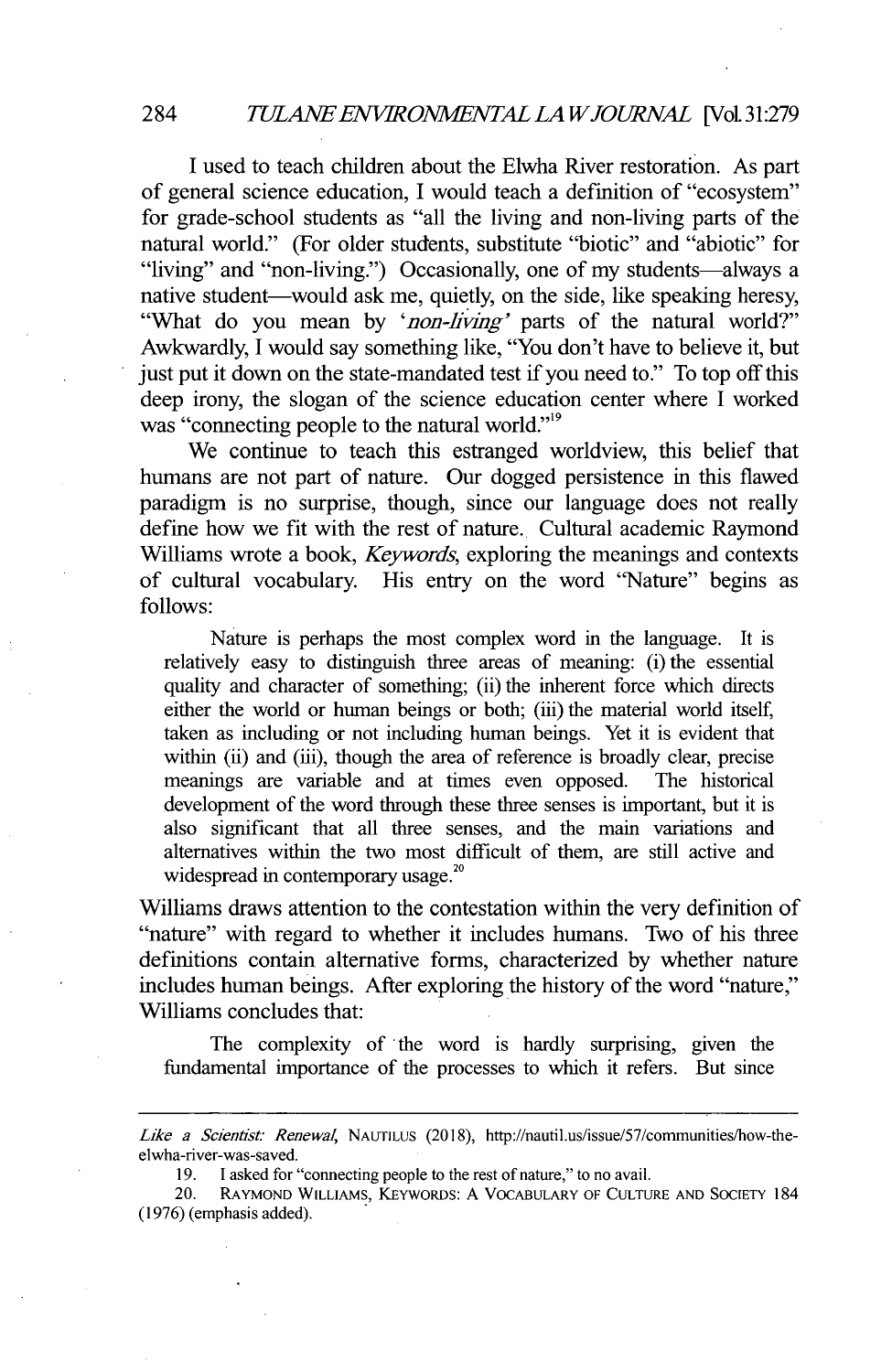nature is a word which carries, over a very long period, many of the major variations of human thought, often, in any particular use, only implicitly yet with powerful effect on the character of the argument—it is necessary to be especially aware of its difficulty.<sup>21</sup>

As legal practitioners representing nature, it is particularly necessary for us to be especially aware of the powerful effect of how we situate humans in ecosystems. **If** we reinforce the estranged worldview where humans are separate from nature, we undercut the very goals that we are trying to achieve **by** representing ecosystems in the first place.

#### *B. Humans as the Speaking Part ofEcosystems*

It is easy for us to fall back into believing that humans are not part of the ecosystem that we represent. We see this in the seminal legal works in this field **by** Stone and Douglas, which characterized nature as an "inanimate object."<sup>22</sup> Justice Douglas' framework does not challenge the paradigm that separates humans from the rest of nature. Instead, he. looks to outdoor recreationists (effectively, tourists), to defend nature (again, viewed as "out there," or "wilderness"):

[E]nvironmental issues should be tendered **by** the inanimate object itself. Then there will be assurances that all of the forms of life which it represents will stand before the court—the pileated woodpecker as well as the coyote and bear, the lemmings as well as the trout in the streams. Those inarticulate members of the ecological group cannot speak. But those

 $\mathbf{M}$ 

*<sup>21.</sup> Id at 189.*

<sup>22.</sup> Sierra Club v. Morton, 405 **U.S. 727,** 741-42, *745,* 749, **752 (1972)** (Douglas, **J.,** dissenting).

**<sup>23.</sup>** For more background on issues with the concept of wilderness (which is a critical concept bolstering the estranged worldview where humans are not part of nature), see, e.g., William Cronon, *The Trouble with Wilderness: Or, Getting Back to the Wrong Nature, in* UNCOMMoN GROUND: RETHINKING THE HUMAN **PLACE** IN **NATURE** (William Cronon ed.,1995), *reprinted in* http://www.williamcronon.net/writing/Trouble\_with\_Wilderness\_Main.html ("Far from being the one place on earth that stands apart from humanity, [wilderness] is quite profoundly a human creation-indeed, the creation of very particular human cultures at very particular moments in human history. It is not a pristine sanctuary where the last remnant of an untouched, endangered, but still transcendent nature can for at least a little while longer be encountered without the contaminating taint of civilization. Instead, it's a product of that civilization, and could hardly be contaminated **by** the very stuff of which it is made. Wilderness hides its unnaturalness behind a mask that is all the more beguiling because it seems so natural. As we gaze into the mirror it holds up for us, we too easily imagine that what we behold is Nature when in fact we see the reflection of our own unexamined longings and desires. For this reason, we mistake ourselves when we suppose that wilderness can be the solution to our culture's problematic relationships with the nonhuman world, for wilderness is itself no small part of the problem.").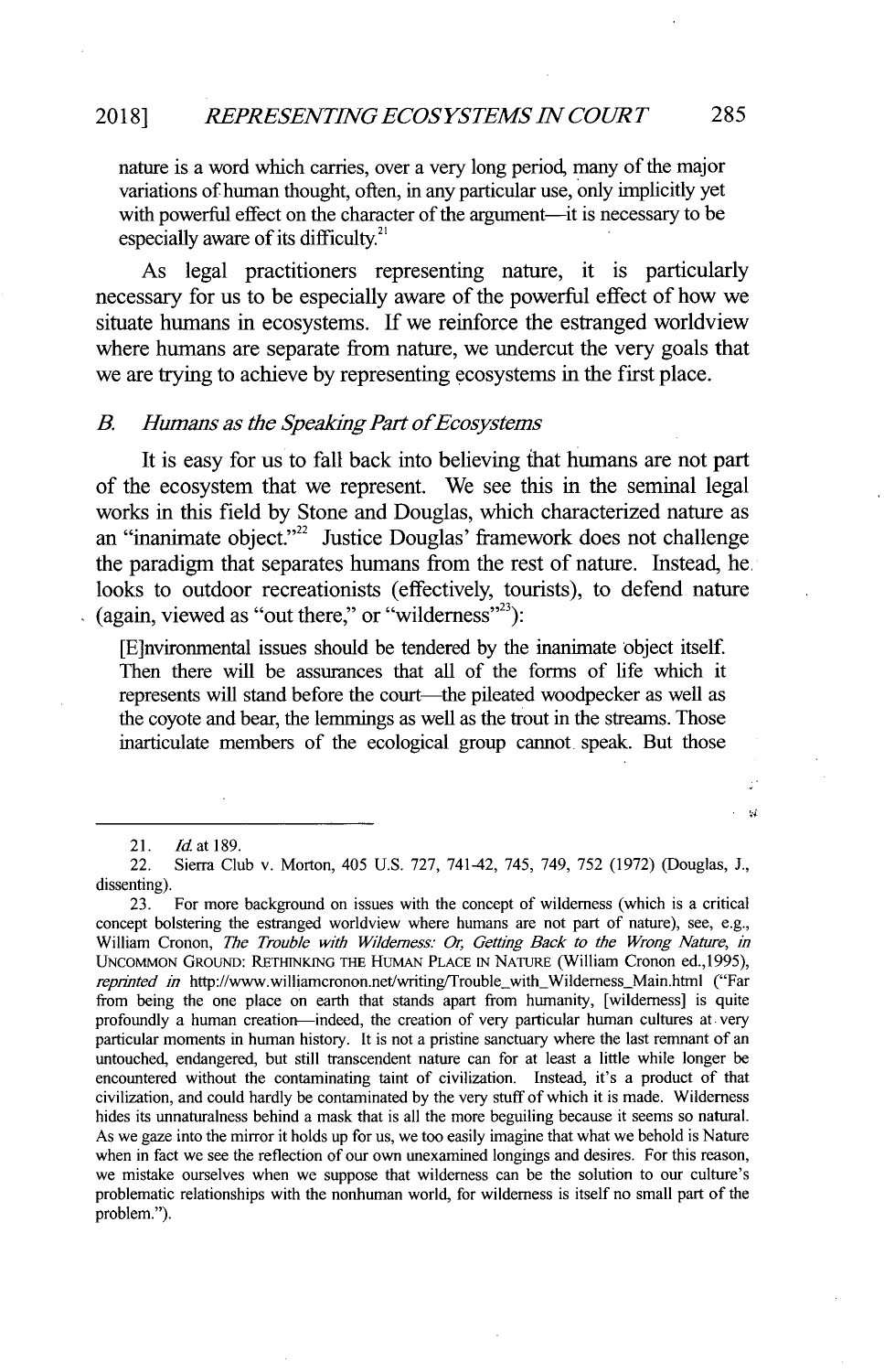people who have so frequented the place as to know its values and wonders will be able to speak for the entire ecological community.<sup>24</sup>

This quote **by** Justice Douglas frames one of the central challenges in representing nature.<sup>25</sup> But Douglas missed a key issue because he was viewing humans as separate from nature: It is not so much that "[t]hose inarticulate members of the ecological group cannot speak"; rather, the problem is we do not know how to listen.<sup>26</sup> It is easy to say that this semantic distinction does not really matter for our practical litigation purposes, but if we are serious about the transformative potential of ecosystem rights, then our litigation must challenge the worldview that distances us from the rest of nature. We cannot just say that the ends justify the means, because our means are the ends in the making.

Douglas' *Sierra Club v. Morton* dissent resolves this "speaking agent" issue **by** suggesting that "those people who have so frequented the place as to know its values and wonders will be able to speak for the entire ecological community."<sup>27</sup> In other words, until our legal system learns to listen to what the earth is telling us, we are going to have to rely on people who know an ecosystem's "values and wonders" in order "to speak for the entire ecological community." However, who those people should be is a thorny issue.

What I say here will certainly be contentious, but I strongly believe that there must be involvement of the people who are part of the ecosystem when the ecosystem appears in court. It is not enough to have a tourist-connection to a place, because the recreationist, or the scientist, or even the well-intentioned environmental nonprofit organization, too often have interests opposed to the local or indigenous peoples of the

**26. Eg.,** DAvID ABRAM, **THE SPELL** OF THE **SENSUOUS:** PERCEPTION **AND LANGUAGE IN A** MORE-THAN-HUMAN WORLD **(1996).**

<sup>24.</sup> *Sierra Club,* 405 **U.S.** at **752.**

**<sup>25.</sup>** *See also* Trayce- **A.** Hockstad, *Rats and Trees Need Lawyers Too; Community Responsibihty in Deodand Practice and Modern Environmentalism,* **18** VT. **J.** ENvTL. L. **105, 108 (2016)** ("Although the recent ecological conversation has centered on rights for natural objects and the idea that environmental interests should be separated from human interests, these propositions have diluted the correct understanding of environmental responsibility. We need not attempt to divorce the interests of the environment from those of humanity, because humanity is utterly dependent on the preservation of natural resources. Instead of isolating environmental interests in the name of pursuing rights for non-human objects, counsel should be appointed to advocate for the injury caused to local citizens **by** loss of biodiversity in the affected area. This approach toward environmental litigation is best, because **(1)** it acknowledges the responsibility of the human community to care for the environment based on a sense of order common in legal history, and (2) it best satisfies modem standing requirements for litigation, enabling effective and sustainable environmental protection for the community.").

**<sup>27.</sup>** *Sierra Club,* 405 **U.S.** at **752.**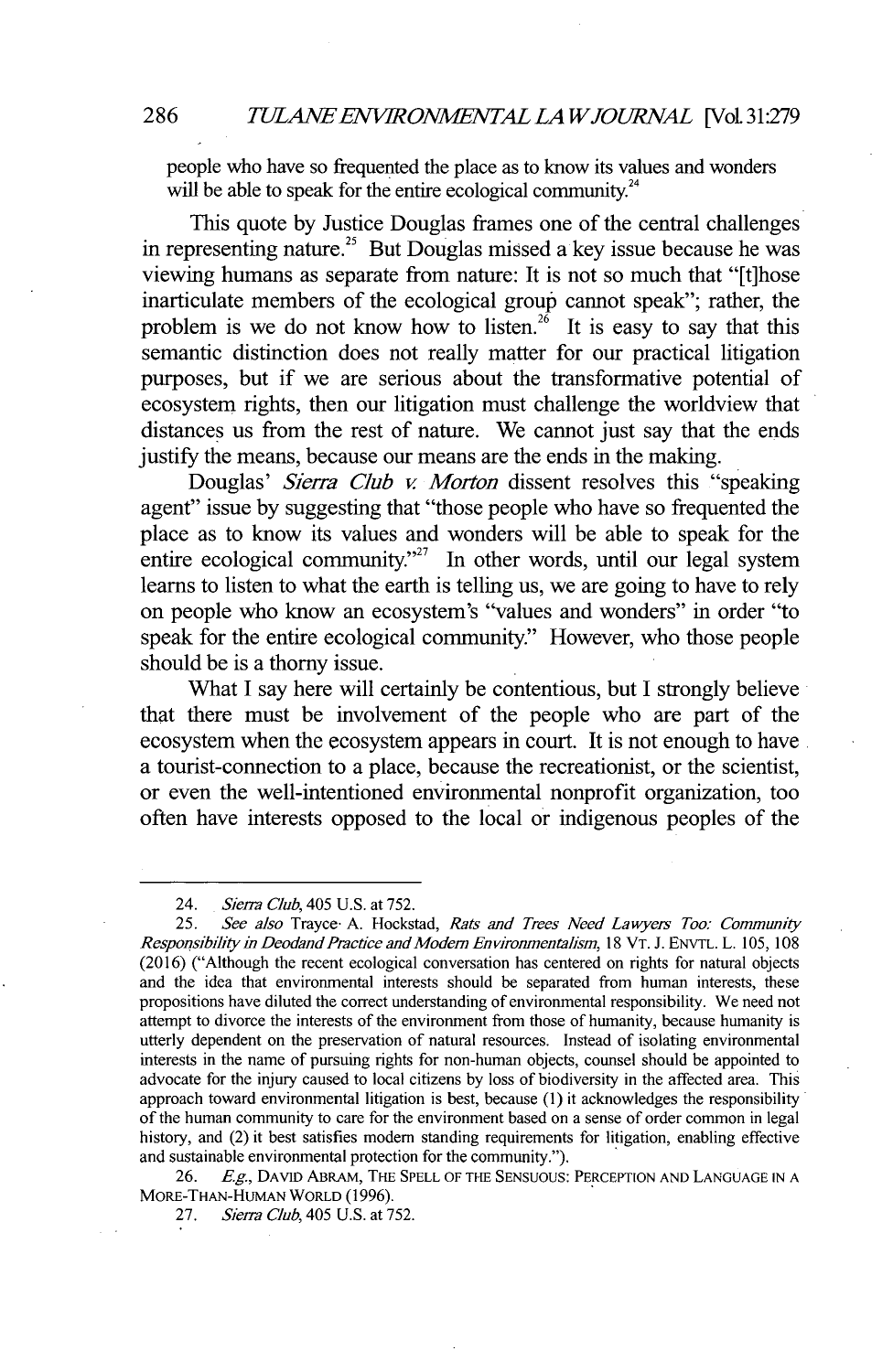### **2018]** *REPRESENTING ECOSYSTEMS IN COURT* **287**

ecosystem in question.<sup>28</sup> We should not allow rights of nature to become another theory justifying colonialism. To help prevent that, the people *of* the ecosystem in question must be speaking on its behalf.<sup>29</sup> This does not mean the ecosystem cannot rely on experts (like a scientist, or nongovernmental organization's staff), but it does mean that the people who speak *for* the ecosystem must be part of the ecosystem. "Nothing about us without us," as the saying goes.

This is entirely different from the legal model of "guardianship." **A** "guardian" requires a "ward"-meaning an "incapacitated person," a legal person unable to communicate to the court.<sup>30</sup> Ecosystems are not incapacitated because the humans in the ecosystem are part of the ecosystem and they are able to communicate its interests in litigation.

#### III. **PROCEDURAL ISSUES IN REPRESENTING** ECOSYSTEMS

The western legal system is not built for ecosystems. In our modern era, historical practices where nature had procedural rights have been laughed out of the courtroom.<sup>31</sup> Thus, representing ecosystems in court requires overcoming hurdles in justiciability and the rules of civil procedure.

**30.** *Black's Law Dictionary* provides the first definition for "guardian" as **"1.** One who has the legal authority and duty to care for another's person or property, esp. because of the other's infancy, incapacity, or disability." *Guardian,* **BLACK'S LAw DICTIONARY** (9th ed., **2009)** (The second and final definition for "guardian" is not any more useful to ecosystem advocates: *"2. Hist.* **A** mesne lord who was entitled to treat an infant heir's lands for all practical purposes as the lord's own, enjoying fully their use and whatever profits they yielded. At the end of the guardianship, when the heir reached majority, no accounting was owed **by** the mesne lord."). *See also Guardianship,* **BLACK'S LAW DICTIONARY** (9th ed. **2009)** ("guardianship: **1.** The fiduciary relationship between a guardian and a ward or other incapacitated person, whereby the guardian assumes the power to make decisions about the ward's person or property. **A** guardianship is almost always an involuntary procedure imposed **by** the state on the ward.")

**31. Eg.,** *Hockstad, supra* note **25.**

*<sup>28.</sup>* **Eg,** John O'Neill, *Who Speaks for Nature?, in* How **NATURE SPEAKS: THE DYNAMICS OF THE HUMAN ECOLOGICAL CONDITION 261** (Yrjo'Haila **&** Chuck **Dyke** eds., **2006),** *reprinted in* https://pdfs.semanticscholar.org/cf03/2dd40ea25d61beb53e59dc65983359ed4422.pdf ("discuss[ing] some of the problems deliberative democracy has in taking nature into account in" public decision making").

*<sup>29.</sup> Eg.,* Tuck **&** *Yang, supra note* **10,** at **6** ("In order for the settlers to make a place their home, they must destroy and disappear the Indigenous peoples that live there. Indigenous peoples are those who have creation stories, not colonization stories, and how we/they came to be in a particular place-indeed how we/they came to *be a place.* Our/their relationships to land comprise our/their epistemologies, ontologies, and cosmologies. For the settlers, Indigenous peoples are in the way and, in the destruction of Indigenous peoples, Indigenous communities, and over time and through law and policy, Indigenous peoples' claims to land under settler regimes, land is recast as property and as a resource.").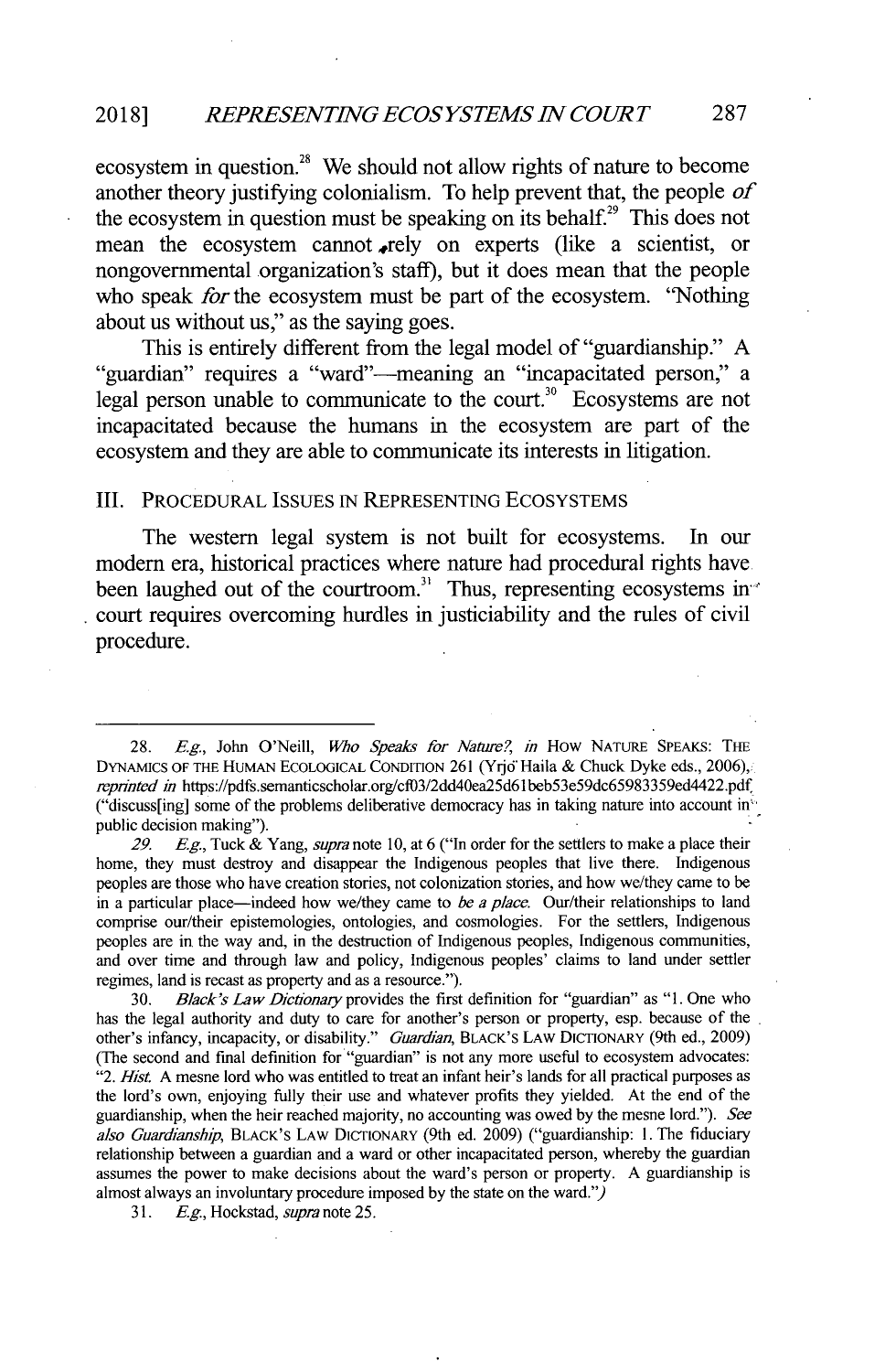#### *A. Justiciability*

Justiciability $32$  doctrines have become the bane of environmental law, at least for litigants seeking to protect the environment.<sup>33</sup> The central justiciability issue for ecosystems is standing, although the other doctrines (ripeness, mootness, advisory opinion, political question, etc.) can certainly help sink a case. Nonhuman animals have been seeking admission to courts for years, and their cases provide a framework for thinking through standing for ecosystems.

In *Cetacean Community v. Bush*, the world's whales, dolphins, and porpoises sued the United States federal government in an attempt to stop their injury from military sonar.<sup>34</sup> The Ninth Circuit Court of Appeals analyzed whether the cetaceans had standing:

Standing involves two distinct inquires. First, an Article **Ell** federal court must ask whether a plaintiff has suffered injury to satisfy the "case or controversy" requirement of Article III. . . .

Second, if a plaintiff has suffered sufficient injury to satisfy Article **Ell,** a federal court must ask whether a statute has conferred "standing" on that plaintiff. Non-constitutional standing exists when "a particular plaintiff has been granted a right to sue **by** the specific statute under which he or she brings suit."<sup>35</sup>

In the first inquiry, whether cetaceans have constitutional standing, the Ninth Circuit concluded, "Article III does not compel the conclusion that a statutorily authorized suit in the name of an animal is not a 'case or controversy.""<sup>36</sup>

**.** It is obvious that an animal cannot function as a plaintiff **in** the same manner as a juridically competent human being. But we see no reason why Article **El** prevents Congress from authorizing a suit in the name of an animal, any more than it prevents suits brought **in** the name of artificial persons such as corporations, partnerships or trusts, and even ships, or of judicially incompetent persons such as infants, juveniles, and mental **<sup>37</sup>** incompetents.

#### **288**

**<sup>32.</sup>** "Justiciability" is "[t]he quality or state of being appropriate or suitable for adjudication **by** a court." *Justiciability,* BLACK'S LAW DICTIONARY (9th ed. **2009).**

**<sup>33.</sup>** *Eg,* David **N.** Cassuto, *The Law of Words: Standing, Environment, and Other Contested Terms,* HARv. ENVTL. L. REv. **79, 86, 93** (2004).

<sup>34.</sup> Cetacean Cmty. v. Bush, **386 F.3d 1169** (9th Cir. 2004).

**<sup>35.</sup>** *Id.* at **1174-75** (citations omitted).

**<sup>36.</sup>** *Id.* at **1175.**

**<sup>37.</sup>** *Id.* at **1176** (citations omitted). The court's analogy to Article III not preventing artificial persons from accessing the courts is powerful and resonates with many people. *See,* **e.g.,** Erin Fitz-Henry, *Challenging Coiporate "Personhood" Energy Companies and the 'Rghts" ofNon-Humans, POL.* **& LEGAL ANTHROPOLOGY** REV. (forthcoming Nov. **2018).**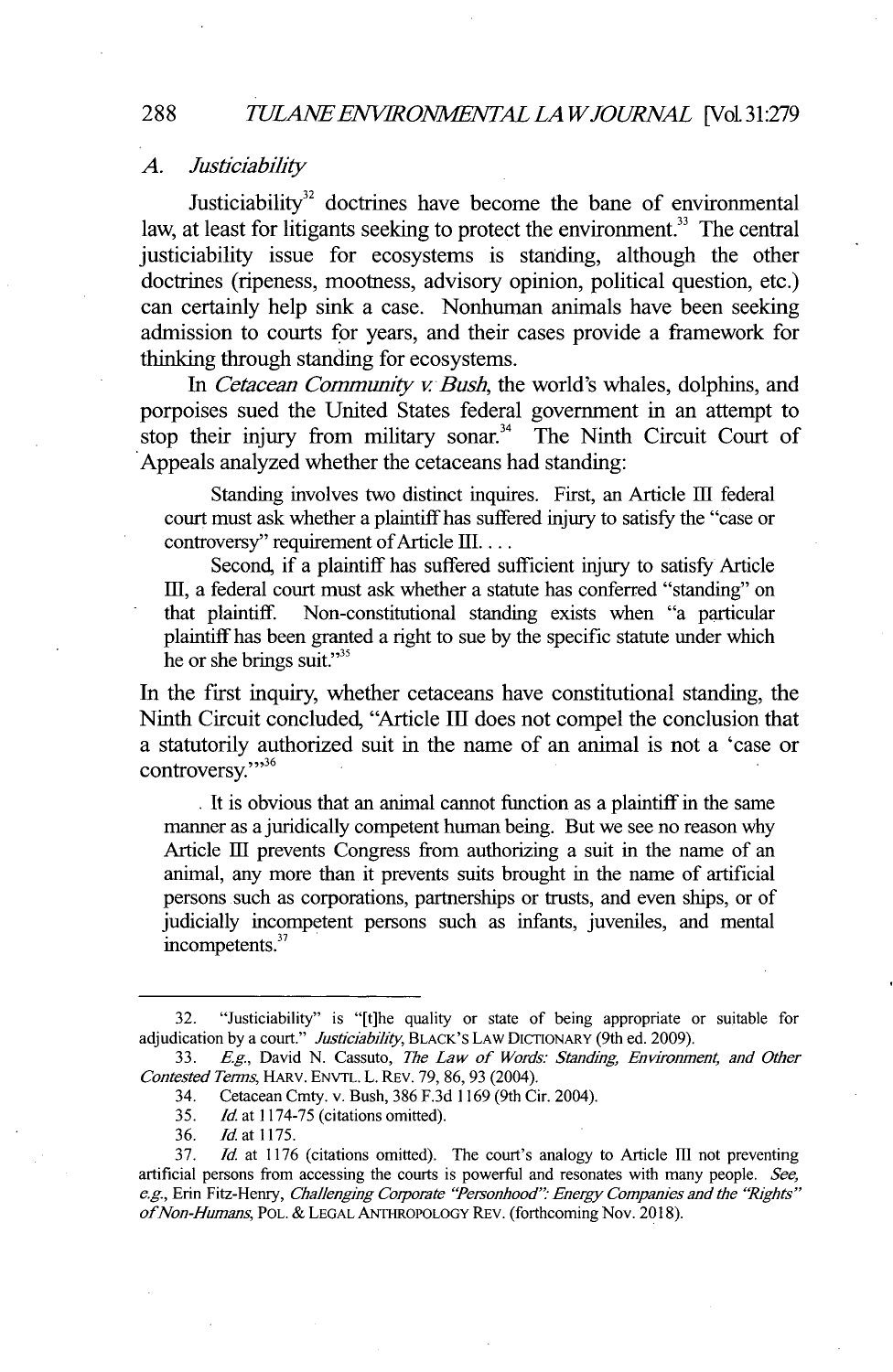## *REPRESENTING ECOSYSTEMS IN COURT* **2018] 289**

In the second inquiry, whether the statutes under which the cetaceans sued authorized their private right of action, the Ninth Circuit found that the language of the statutes relied on **by** the plaintiff animals (the Endangered Species Act **(ESA),** the Marine Mammal Protection Act **(MMPA),** the National Environmental Policy Act **(NEPA),** and the federal Administrative Procedure Act **(APA))** did not provide statutory standing for animals.<sup>38</sup> The Ninth Circuit concluded:

*"[1]f* Congress and the President intended to take the extraordinary step of authorizing animals as well as people and legal entities to sue, they could, and should, have said so plainly." In the absence of any such statement in the **ESA,** the MMPA, or **NEPA,** or the **APA,** we conclude that the Cetaceans do not have statutory standing to sue.<sup>39</sup>

*Cetacean Community* is instructive here, even though it concerns animal standing (rather than ecosystem standing). *Cetacean Community* shows that the restriction on species standing in past cases is based on the lack of legislative authorization, not in a limitation inherent in the federal judiciary—namely, Article III of the United States Constitution.

Thus, to overcome the standing hurdle, the ecosystem must be authorized to bring the claim (or defend against it). *Cetacean Conmunity* shows that the current federal environmental statutory scheme does now allow for animals to sue under the citizen standing provisions.<sup>40</sup> Ecosystem litigants face the same issue. Federal environmental statues do not expressly allow ecosystems to sue, just as they do not allow animals to sue. Hence, ecosystems must either rely on new legislation that recognizes the earth's rights and authorizes ecosystem standing or convince the courts to authorize them under existing claims. This second path could include common law claims (environmental torts, etc.) or constitutional claims (the earth's rights as penumbral rights, due process rights, inherent rights, public trust, etc.). Notably, the first path involves the legislative branch, while the second path relies entirely on judges. Practitioners are already trying both in state and federal courts.<sup>4</sup>  $^{\prime}$ 

**<sup>38.</sup>** *Cetacean Cmty.,* **386 F.3d** at **1176-79.**

**<sup>39.</sup>** *Id. at* **1179** (quoting Citizens to End Animal Suffering *&* Exploitation, Inc. v. New Eng. Aquarium, **836** F. Supp. *45,* 49 **(D.** Mass. **1993)).**

<sup>40.</sup> *Id* (lawmakers who "intended to take the extraordinary step of authorizing animals as well as people and legal entities to sue **...** should, have said so plainly" (quotation omitted)).

<sup>41.</sup> After Grant Township, Pennsylvania, enacted an ordinance recognizing ecosystem rights and authorizing ecosystems to appear in court to protect those rights, **I** represented a community group and the Little Mahoning Watershed in an attempt to intervene into a lawsuit between an oil and gas company and the township. *See* Penn. Gen. Energy Co. v. Grant Twp., *658* Fed. Appx. **37 (2016)** (unpublished). **I** also represented a community group and Crystal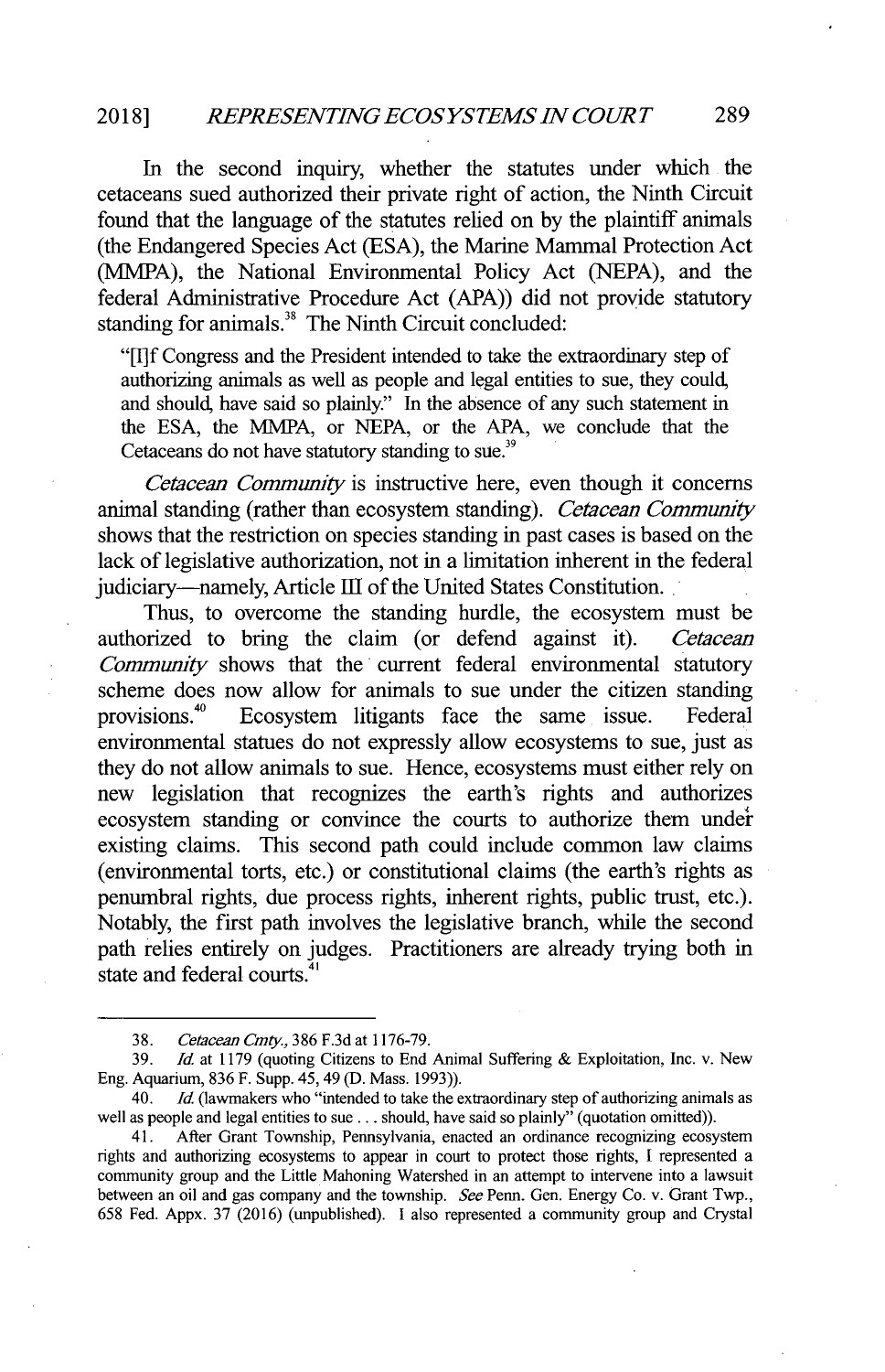#### *TULANEENVIRONMENTALLAWJOURAAL* [VoL31:279 **290**

### *B. Real Party in Interest and Capacity to Sue and Be Sued Under Civil Procedural Rules*

Federal Rule of Civil Procedure **17** (FRCP **17)** details who may bring suit in federal court. FRCP 17(a)(1) provides:

An action must be prosecuted **in** the name of the real party **in** interest. The following may sue in their own names without joining the person for whose benefit the action is brought: **(A)** an executor; (B) an administrator; **(C)** a guardian; **(D)** a bailee; **(E)** a trustee of an express trust; (F) a party with whom or in whose name a contract has been made for another's benefit; and **(G)** a party authorized **by** statute.

FRCP **17(b)** provides rules for determining who has capacity to sue and be sued. It provides specific rules for individuals and corporations, then states that "for all other parties, **by** the law of the state where the court is located."<sup>42</sup>

Obviously, these rules do not contemplate ecosystems as parties.

Fortunately, both the "real party in interest" and "capacity to sue and be sued" rules allow for legislation to authorize a party to appear in court. Thus, where legislation recognizes ecosystem rights, it should also provide express textual authorization to address these provisions of FRCP 17 (and the equivalent state court rules).<sup>43</sup> This should be done even when the authorization is **by** local law, as the ecosystem can argue that courts apply local law when considering capacity under "the law of the state where the court is located."<sup>44</sup>

42. **FED.** R. Civ. P. **17(b)(3).**

43. Also include, in ecosystem rights legislation, provisions to support an intervention into federal (FRCP 24) or state court.

44. **Eg,** Gaston v. **N.Y.C.** Dep't of Health Office of Chief Med. Exam'r, 432 F. Supp. **2d 321, 329 (S.D.N.Y. 2006)** ("Under the New York City Charter, 'all actions and proceedings for the recovery of penalties for the violation of any law shall **be** brought in the name of the City of New York and not in that of any agency, except where otherwise provided **by** law.' Thus, the **OCME** is not a suable entity, and claims against **OCME** are subject to dismissal." (citation omitted)).

Spring Ecosystem in a similar intervention attempt. *See* Seneca Res. Corp. v. Highland Twp., **863 F.3d** 245 **(2017).** Both of these cases were decided on whether the proposed intervenors (including the ecosystems) were adequately represented **by** existing parties (namely, the townships) (see **FED.** R. Civ. P. 24(a)), and therefore the ecosystem rights and standing issues were merely footnotes. In Oregon, the Siletz River Ecosystem attempted to intervene in a lawsuit after Lincoln County, Oregon, voters passed an initiative recognizing ecosystem rights. Capri v. Jenkins, **17CV23360** (Cir. Ct. Lincoln Cty., **2017).** These cases represent examples of local governments making law to recognize ecosystem rights and authorizing ecosystems directly protecting those rights in court. For an example of the second path-going directly to the courts-see Colo. River Ecosystem v. Colorado, 2017-cv-02316 **(D.C.** Colo., filed Sept. **25, 2017),** Amended Complaint, Dkt. **19, filed** Nov. **6, 2017,** https://www.courtlistener.com/recap/ gov.uscourts.cod. **174436.19.0.pdf.**